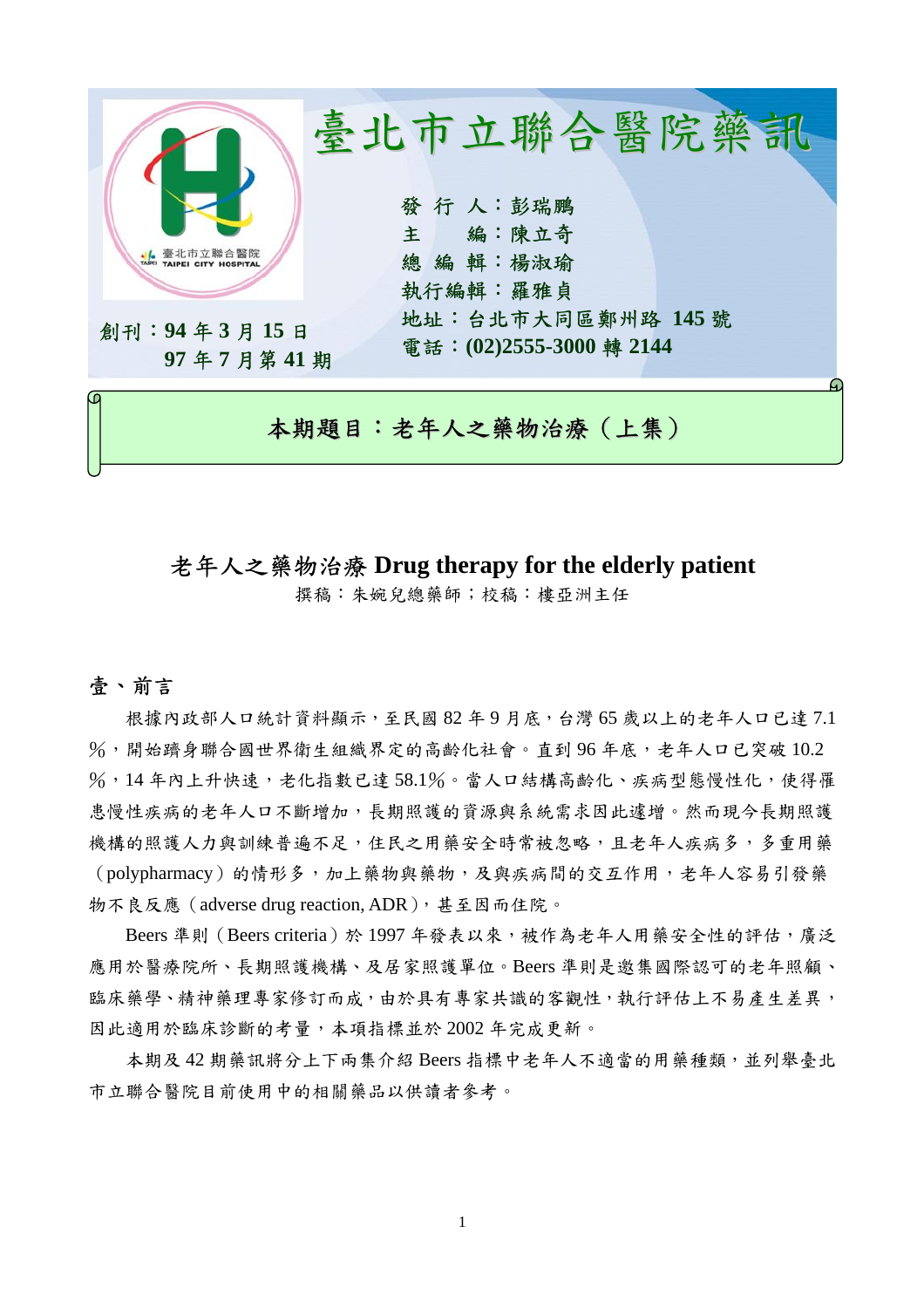#### 貳、老年人用藥問題

一般而言,當藥物治療的風險超過醫療益處即定義為「不適當用藥」。以美國為例,在 2006年,65 歲以上老年人口為13%,估醫療總支出31%,住院人數為年輕患者的3倍,住 院天數較年輕患者多50%,在急性醫療住院天數比例達42%,藥物使用為年輕患者的2倍, 常規用藥為 5.9 種,臨時用藥有 3.0 種。因不適當用藥而住院的比率達 25%,為解決藥物相 關問題的費用為藥費的1.33倍,潛在性不適當用藥發生率約12-40%。而根據台灣不同研究 顯示,老年人平均使用 3.0-6.3 種藥物,平均罹患 2.4-4.5 種疾病,潛在性不適當用藥(potentially inappropriate medication, PIM)發生率約 11.5%-85.8%,原因以多重用藥、藥物選擇不適當及 藥物不良反應為主。老年人因老化及急慢性疾病治療之故,重複就醫,服用多種藥物,導致 藥物與疾病(drug-disease interactions )、藥物與藥物(drug-drug interactions),或藥物與食物 (drug-food interactions)間的交互作用。

#### 參、**Beers**潛在不適當用藥準則

Beers 準則包含兩個部份,(1)老人潛在不適當用藥,內容包含 65 歲以上老人應避免或 是小心使用的藥物,共有48 項藥物,於表一說明;(2)與診斷相關之不適當用藥,列有20 種疾病,於表二說明(第42期藥訊刊載)。有關的藥物、考量為不適當用藥的原因,與其嚴 重度分述如下:

| 藥物                                                                                                                                                                                                                                                      | 考量原因                                                                             | 嚴重度 |
|---------------------------------------------------------------------------------------------------------------------------------------------------------------------------------------------------------------------------------------------------------|----------------------------------------------------------------------------------|-----|
| 1. Propoxyphene and combination<br>*Depain X (propoxyphene HCl 65mg,<br>acetaminophen 650mg)/tab                                                                                                                                                        | 止痛的效果並不優於 acetaminophen。                                                         | 低   |
| 2. Indomethacin                                                                                                                                                                                                                                         | 與其他非類固醇消炎止痛劑相較,中樞<br>神經系統 (CNS) 的副作用最強。                                          | 高   |
| 3. Pentazocine                                                                                                                                                                                                                                          | 混合型的麻醉止痛劑,但有較多中樞神<br>經系統的副作用,包含意識混亂<br>(confusion)、幻覺 (hallucinations)。          | 高   |
| 4. Trimethobenzamide                                                                                                                                                                                                                                    | 止吐效果最少,同時會產生錐體外徑路<br>症候群的副作用 (extrapyramidal adverse<br>effects, EPS)            | 高   |
| 5. Muscle relaxants/Antispasmodics<br>a. Methocarbamol<br>b. Carisoprodol<br><i>*Relax (carisoprodol 175mg,</i><br>acetaminophen 350mg)/cap<br>c. Chlorzoxazone<br>*Solaxin 200mg/tab<br>d. Cyclobenzaprine<br><i>*Musgud 10mg/tab</i><br>e. Oxybutynin | 老年人對肌肉鬆弛劑或是抗痙攣劑類藥<br>品耐受性差,因其會造成抗膽鹼、鎮靜<br>及虛弱等副作用。再者,即便使用的藥<br>物調整至老人劑量,其療效仍未確認。 | 高   |

表一、老年人潛在性不適當用藥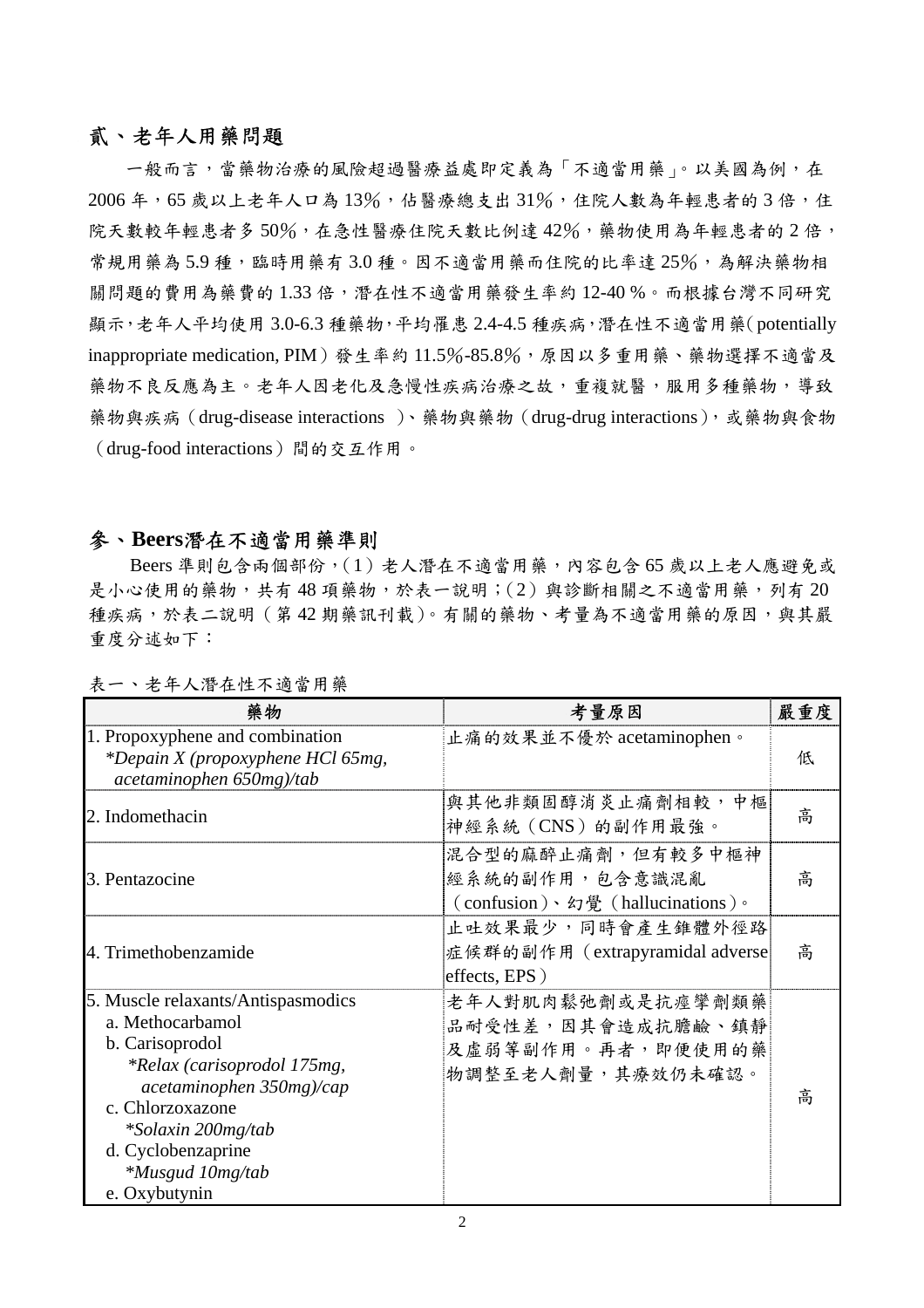| 藥物                                                  | 考量原因                         | 嚴重度 |
|-----------------------------------------------------|------------------------------|-----|
| *Ditropan 5mg/tab                                   |                              |     |
|                                                     |                              |     |
| 6. Long-acting benzodiazepines:                     | 是長效型(long half-life)的苯二氮平類   |     |
| a. Flurazepam                                       | (BZD) 安眠藥,因鎮靜作用延長,增          |     |
| b. Chlordiazepoxide                                 | 加老人跌倒及骨折的危險性。建議改用            |     |
| c. Diazepam                                         |                              | 高   |
| *Diazepam 2mg/tab,                                  | 中或短效苯二氮平類安眠藥。                |     |
| *Dupin inj 10mg/2ml/amp                             |                              |     |
| e. Clidinium-chlordiazepoxide                       |                              |     |
|                                                     | 由於有強烈的抗膽鹼及鎮靜作用,很少            |     |
| 7. Amitriptyline                                    | 用於治療老人憂鬱症。                   | 高   |
| 8. Doxepine                                         | 由於有強烈的抗膽鹼及鎮靜作用,很少            |     |
| *Sinequan 10mg/cap                                  | 用於治療老人憂鬱症。                   | 高   |
| *Sinequan 25mg/cap                                  |                              |     |
| 9. Meprobamate                                      | 高成癮性及鎮靜作用的解焦慮劑。              | 高   |
| 10. Short-acting benzodiazepines                    | 由於老年人對於 BZD 敏感性增加, 以低        |     |
| a. Lorazepam $>3mg$                                 | 劑量開始使用可以顧及有效性及安全             |     |
| *Anzepam 0.5mg/tab,                                 | 性。每日劑量不宜超過建議之最大量。            |     |
| *Anxicam inj 2mg/1ml/amp                            |                              |     |
| b. Oxazepam $>60$ mg                                |                              |     |
| *Alepam 15mg/tab                                    |                              | 高   |
| c. Alprazolam $>2mg$                                |                              |     |
| *Alpraline 0.5mg/tab                                |                              |     |
| * Xanax XR 1 mg/tab                                 |                              |     |
| d. Temazepam $>15mg$                                |                              |     |
| e. Triazolam $>0.25$ mg                             |                              |     |
| <i>*Halcion 0.25mg/tab</i>                          |                              |     |
|                                                     |                              |     |
| 11. Disopyramide                                    | 強力的負向心收縮力,容易導致心衰             | 高   |
|                                                     | 竭,並具有強烈抗膽鹼作用。                |     |
| 12. Digoxin                                         | 因老年人之腎臟廓清率 (renal clearance) |     |
| (should not exceed $0.125 \text{ mg/d}$ except when | 降低,可能增加digoxin毒性反應的風險。       | 低   |
| treating atrial arrhythmias)                        |                              |     |
| *Lanoxin 0.25mg/tab                                 |                              |     |
| 13. Short-acting dipyridamole                       | 可能造成姿勢性低血壓(orthostatic       |     |
| *Dipyridamole 25mg/tab                              | hypotension) $\circ$         | 低   |
| *Sancin F.C. 50mg/tab                               |                              |     |
| <i>*Peysan F.C. 75mg/tab</i>                        | 導致心搏過慢 (bradycardia)及老人憂鬱    |     |
| 14. Methyldopa and                                  |                              | 高   |
| Methyldopa-hydrochlorothiazide                      | 症狀惡化。                        |     |
| 15. Reserpine $>0.25$ mg                            | 可能導致憂鬱、陽萎(impotence)、鎮靜、     | 低   |
|                                                     | 和姿勢性低血壓。                     |     |
| 16. Chlorpropamide                                  | 由於老年患者之藥物半衰期長,可能造            | 高   |
|                                                     | 成藥物降血糖之時間延長,是唯一會造            |     |
|                                                     | 成抗利尿激素不適當分泌症候群               |     |
|                                                     | (SIADH)的口服降血糖藥物。             |     |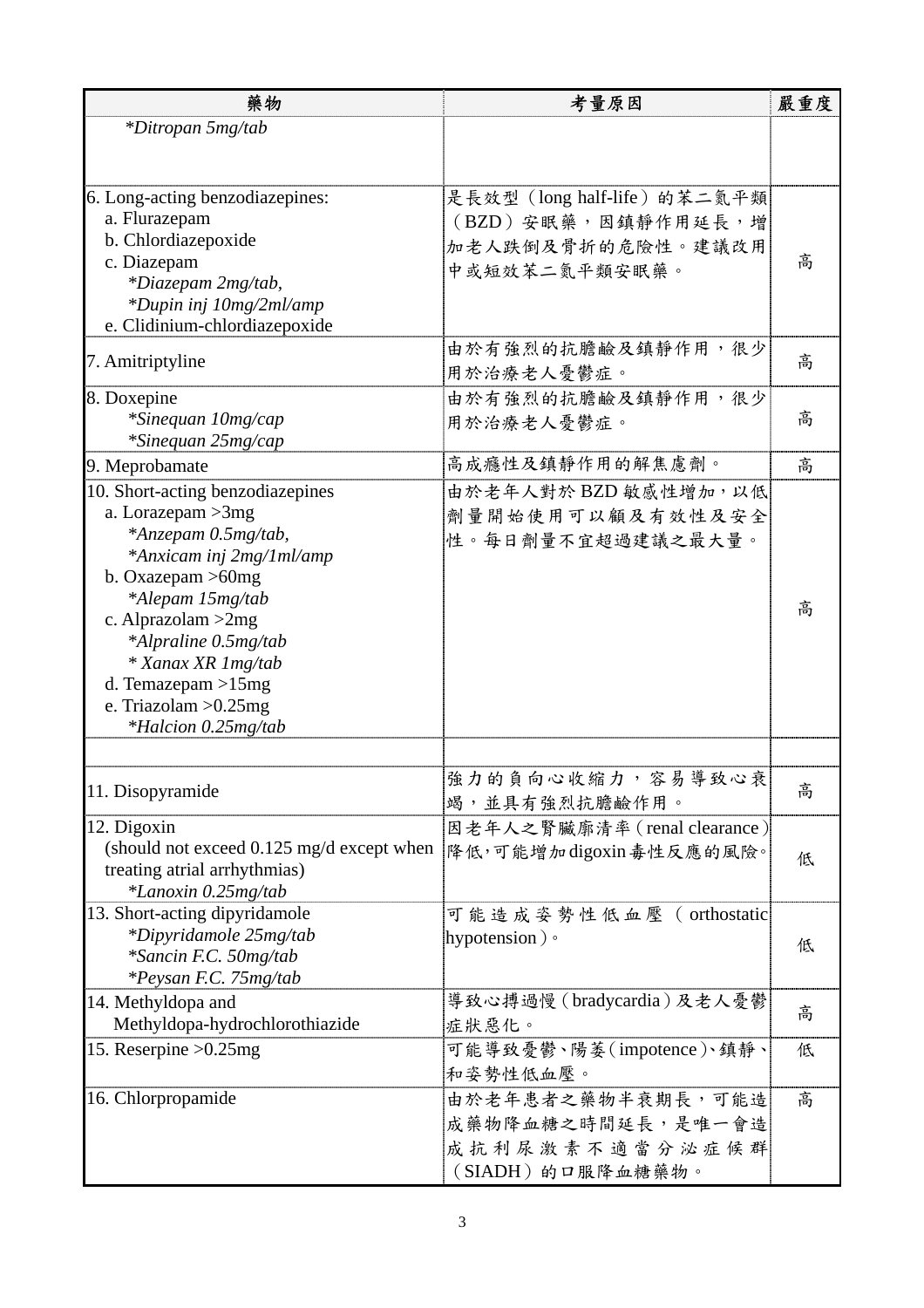| 藥物                                            | 考量原因                             | 嚴重度 |
|-----------------------------------------------|----------------------------------|-----|
| 17. Gastrointestinal antispasmodics agents    | 有強烈的抗膽鹼作用,且療效尚未確認。               |     |
| a. Dicyclomine                                |                                  |     |
| b. Belladonna alkaloids                       |                                  |     |
| <i>*Buscopan 10mg/tab</i>                     |                                  | 高   |
| *Buwecon 0.125mg/tab                          |                                  |     |
| <i>*Daipin 1mg/tab</i>                        |                                  |     |
| c. Clidinium-chlordiazepoxide                 |                                  |     |
| 18. Anticholinergics and Antihistamines       | 有強烈的抗膽鹼作用。                       |     |
| a. Chlorpheniramine                           | Diphenhydramine 易造成意識混亂及鎮        |     |
| *Chlorpheniramine 4mg/tab                     | 靜作用,不適合用為安眠藥,若需用於                |     |
| b. Diphenhydramine                            | 急性過敏,應以最小劑量治療。                   |     |
| *Panacal 30mg/1ml/amp                         |                                  |     |
| c. Hydroxyzine                                |                                  | 高   |
| d. Cyproheptadine                             |                                  |     |
| e. Promethazine                               |                                  |     |
| f. Tripelennamine                             |                                  |     |
| g. Dexchlorpheniramine                        |                                  |     |
| 19. Ergot mesyloids and cyclandelate          | 療效不明確。                           |     |
| *Headgen 1.5 mg/tab                           |                                  | 低   |
| 20. Ferrous sulfate > 325 mg/day              | 提高劑量並不會增加吸收,反而易造成                |     |
| *Ferich 150mg/cap                             | 便秘之副作用。                          |     |
| *Ferall sof (ferrous fumarate 460mg,          |                                  | 低   |
| ascorbic acid 60mg, folic acid 1mg,           |                                  |     |
| Vitamine B12 10mcg $\frac{1}{cap}$            |                                  |     |
|                                               |                                  |     |
| 21. Barbiturates (except phenobarbital for    | 成癮性高;用於老人病患,比其他鎮靜                |     |
| seizures)                                     |                                  | 高   |
| *Phenobarbital 30mg/tab                       | 安眠藥有更多的副作用。                      |     |
|                                               | 止痛效果不佳,易造成意識混亂,且不                |     |
| 22. Meperidine                                |                                  | 高   |
|                                               | 優於其他麻醉藥品。                        |     |
| 23. Ticlopidine                               | 抑制血小板凝集效果及安全性低於                  | 高   |
| *Licodin 100mg/tab                            | aspirin ·                        |     |
| 24. Ketorolac                                 | 中、長期使用易造成無預警                     |     |
| <i>*Keto 10mg/tab</i>                         | (asymptomatic) 的腸胃道副作用。          | 高   |
|                                               | 會造成依賴性,且有高血壓、心絞痛、                |     |
| 25. Amphetamines and anorexic agents          | 心肌梗塞 (myocardial infarction) 等副作 | 高   |
|                                               |                                  |     |
|                                               | 用。                               |     |
| 26. Long-term use of full-dosage, longer half | 可能造成腸胃出血、腎衰竭、心衰竭及                |     |
| life, non-COX-selective NSAIDs:               | 高血壓。                             |     |
| a. Naproxen                                   |                                  | 高   |
| *U-Ritis 250mg/tab                            |                                  |     |
| *Napton S.R. 750mg/tab                        |                                  |     |
| b. Piroxicam                                  |                                  |     |
|                                               | 半衰期長,且可能造成過度中樞神經興                |     |
| 27. Daily fluoxetine                          | 奮、睡眠障礙、焦躁不安 (agitation) 等        | 高   |
| *Prozac 20mg/tab                              | 副作用。                             |     |
|                                               |                                  |     |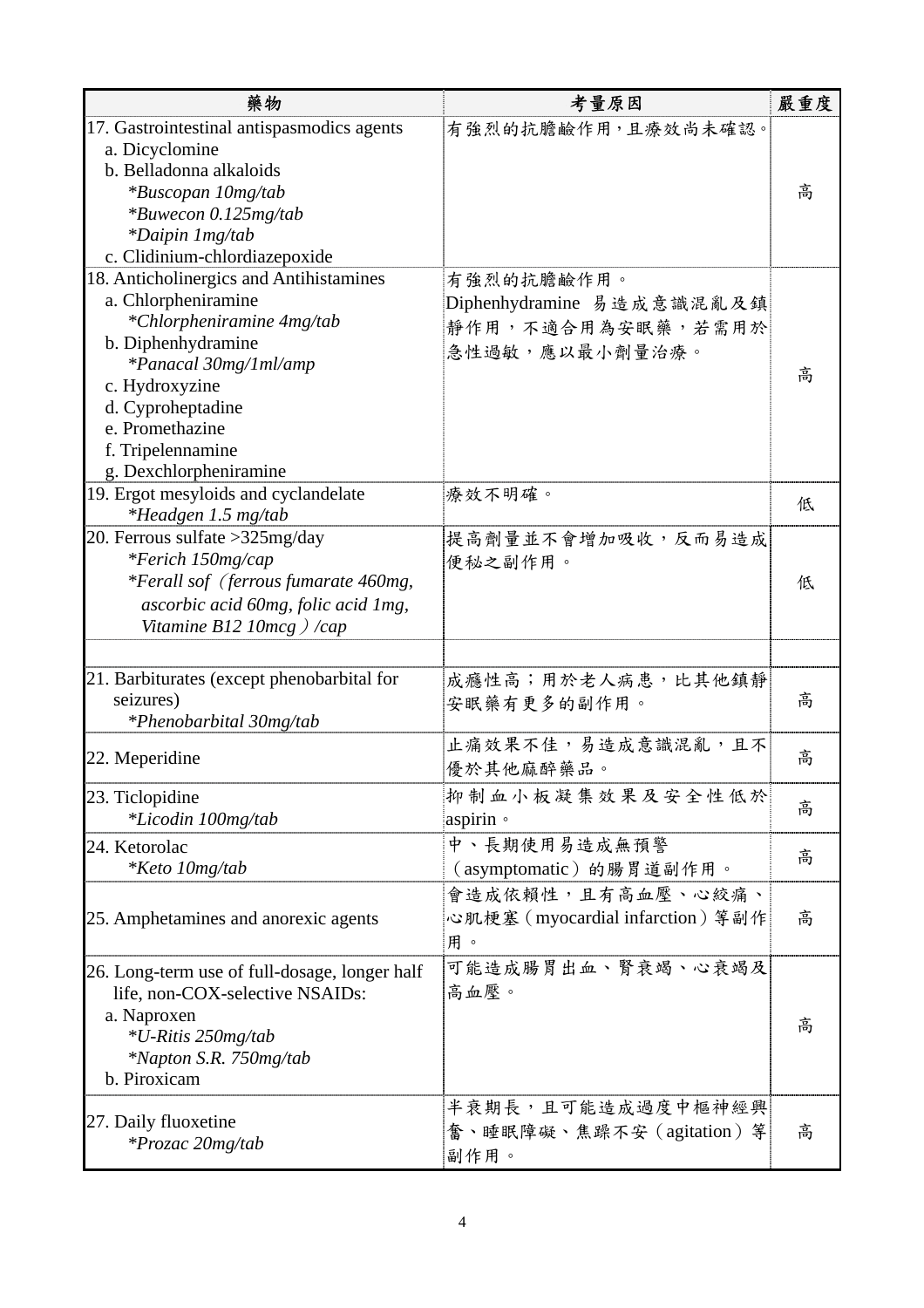| 藥物                                                                                                                                       | 考量原因                                        | 嚴重度 |
|------------------------------------------------------------------------------------------------------------------------------------------|---------------------------------------------|-----|
| 28. Long-term use of stimulant laxatives:<br>a. Bisacodyl<br>*Bisadyl 5mg/tab<br><i>*Bisacodyl supp. 10mg/pill</i><br>b. Cascara sagrada | 惡化腸道功能。                                     | 高   |
| c. Neoloid                                                                                                                               |                                             |     |
| 29. Amiodarone<br>*Cordarone 200mg/cap                                                                                                   | 可能造成 torsade de points 及 QT<br>interval 問題。 | 高   |
| 30. Orphenadrine<br>*Musolin (aspirin 385mg, caffeine 30mg,<br>orphenadrine 25mg)/tab                                                    | 造成抗膽鹼及鎮靜等副作用。                               | 高   |
| 31. Guanethidine                                                                                                                         | 可能造成姿勢性低血壓                                  | 高   |
| 32. Guanadrel                                                                                                                            | 可能造成姿勢性低血壓                                  | 高   |
| 33. Cyclandelate                                                                                                                         | 缺乏療效                                        | 低   |
| 34. Isoxsurpine                                                                                                                          | 缺乏療效                                        | 低   |
| 35. Nitrofurantoin                                                                                                                       | 不建議用於腎功能不全的老年人。                             | 高   |
| 36. Doxazosin<br>*Kinxaben 2mg/tab<br>*Doxaben XL 4mg/tab                                                                                | 可能造成低血壓、口乾及排尿問題。                            | 低   |
| 37. Methyltestosterone                                                                                                                   | 可能造成前列腺肥大及心臟問題。                             | 高   |
| 38. Thioridazine<br>*Mellazine 50mg/tab                                                                                                  | 可能造成中樞神經系統及 EPS 副作用                         | 高   |
| 39. Mesoridazine                                                                                                                         | 可能造成中樞神經系統及 EPS 副作用                         | 高   |
| 40. Short-acting nifedipine<br>*Atanaal 5mg/cao<br>*Nifehexal 10mg/cap                                                                   | 可能造成低血壓、便秘。                                 | 高   |
| 41. Clonidine<br>*Catapres 75µg/tab                                                                                                      | 可能造成姿勢性低血壓及中樞神經系統<br>方面的副作用。                | 低   |
| 42. Mineral oil                                                                                                                          | 不小心吸入,可能造成副作用。                              | 高   |
| 43. Cimetidine                                                                                                                           | 易造成意識混亂及中樞神經系統方面的<br>副作用。                   | 低   |
| 44. Ethacrynic acid                                                                                                                      | 可能造成高血壓及體液不平衡。                              | 低   |
| 45. Desiccated thyroid                                                                                                                   | 有心臟疾病的老年人須小心使用。                             | 高   |
| 46. Amphetamines (excluding methylphenidate<br>HCl and anorexics)                                                                        | 易產生中樞神經系統刺激作用。                              | 高   |
| 47. Estrogens (Oral)<br>*Estromon 0.625mg/tab<br>*Premelle (estrogens 0.625mg, medroxy<br>progesterone acetate $2.5mg$ ) /tab            | 對老年人缺乏心臟保護作用,且可能導<br>致癌症。                   | 低   |

\*表示目前臺北市立聯合醫院使用中之藥品項